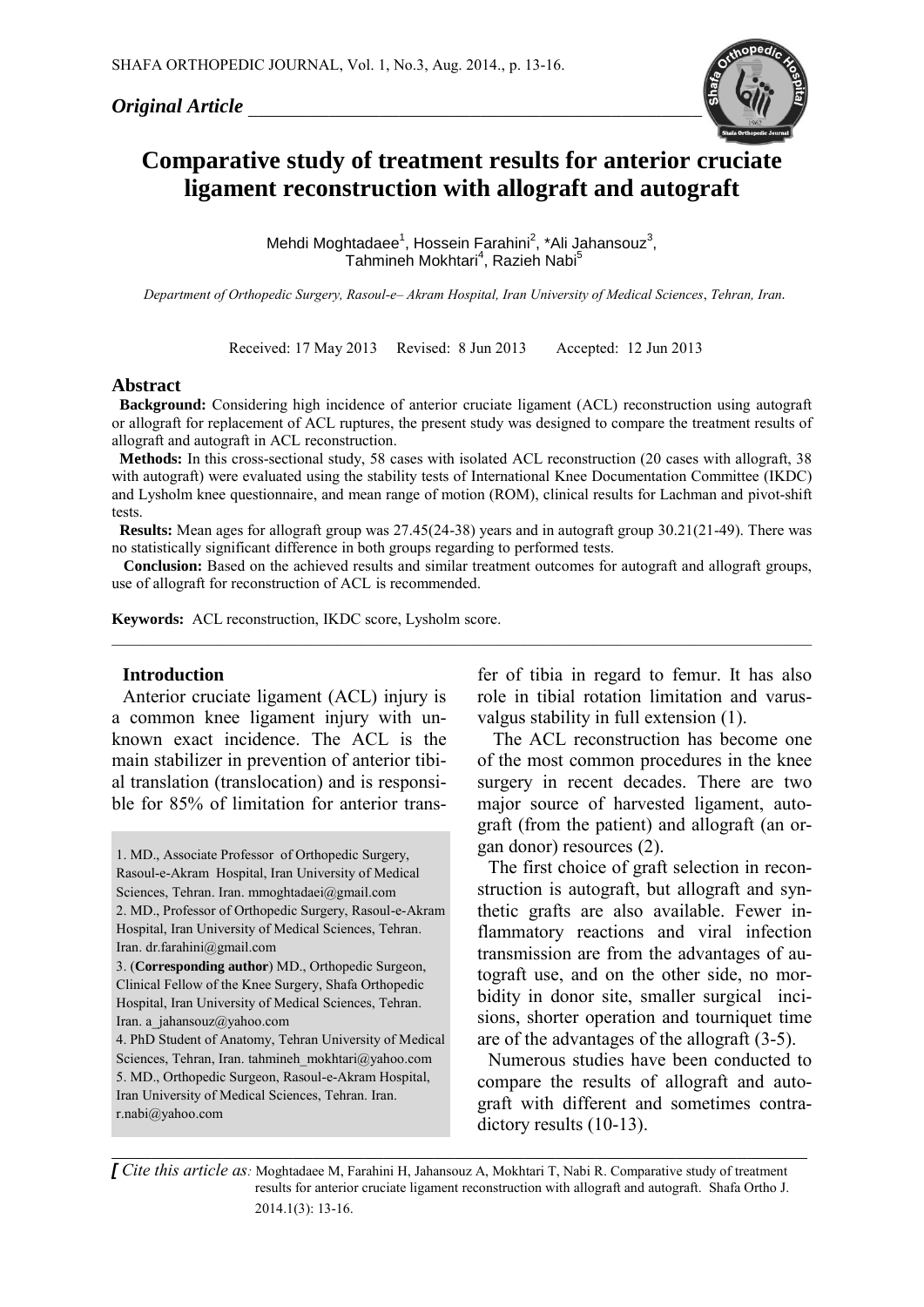This study compared the results of the ACL reconstruction with allograft versus autograft.

# **Methods**

The study was approved by our center ethics board.

All patients with isolated injury of ACL undergoing arthroscopic ACL reconstruction using autograft or allograft from 2008 to 2012 with minimum 12 months follow up were enrolled.

We reviewed the medical records, demographic data, and imaging files and invited the patients for the last follow up. In last visit we evaluated the operated knee using range of motion (ROM), Lachman test (14), pivot-shift test (15), International Knee Documentation Committee (IKDC) form and Lysholm score.

The IKDC has developed a standard assessment tool for knee injuries. It includes 18 items: 7 regards symptoms, 2 general function, and 9 sport activities. It is a 100 point scale with 100 representing the best possible score and highest knee function (16).

The Lysholm scale is based solely on the subjective evaluation of function and has multiple scores with total sum of 100 (16).

All data was collected and analyzed by Statistical Package for Social Sciences (SPSS, Chicago, IL, USA) version 16 .T-test was used for comparison of means in two groups and a p-value of less than 0.05 was considered statistically significant.

# **Results**

Total numbers of the patients was 62 but 58 were attended in clinic for final follow up.

Twenty patients (34.48%) had ACL reconstruction with allograft and the remaining 38 cases (65.52%) by autograft.

Mean age in allograft group was 27.45(24- 38) years, and for autograft group it was 30.21(19-39).

In allograft group 19 (95%) patients were male and one (5%) was female. In autograft group 36 (94.7%) patients were male and 2

(5.3%) female. Both groups were similar in regard with sex.

Fifteen patients (25.86%) in allograft group have had the reconstruction in the right side and 5 patients (8.62%) in the left side.

Similarly, in autograft group, 27 patients (46.55%) have had the reconstruction in right side and 11 patients (18.96%) in the left side.

In autograft group the mean ROM was 123.34 degrees while it was 127.56 degrees in allograft group. There was no significant statistical difference between the two groups  $(p= 0.128)$ .

The Lachman test for all patients, in both allograft and autograft, showed a negative result. The Pivot shift test was carried out for all patients in allograft and autograft groups and yielded negative results.

The Lysholm scores for allograft, showed that 2 patients (3.44%) had poor results, 13  $(22.41\%)$  good and 5  $(8.62\%)$  excellent results, while in autograft group 4 (6.89%) had poor results, 23 (39.65%) good and the remaining 11 (18.96%) had excellent results.

The achieved scores of IKDC in allograft and autograft groups were 88.7±3.41 and 89.2±4.29 respectively, and there was no statistical significant difference between the two groups  $(p=0.341)$ .

# **Discussion**

The ACL reconstruction is known as a gold standard for treatment of ACL rupture and its use is estimated about 100,000 cases per year in the USA (1).

Although ACL reconstruction is very common by both allograft and autograft, there is no consensus which one is the preferred method (6,10,11,17,18).

According to the study of Mayr et al (19) who used patellar tendon as allograft and autograft for the ACL reconstruction, there is no statistical difference of Lysholm and IKDC scores in the two groups (19).

Study by Guo et al (20) showed no significant difference in the methods of autograft and two types of allograft including Fresh Frozen and Y-Irradiated, in ACL reconstruc-

SHAFA ORTHOPEDIC JOURNAL 14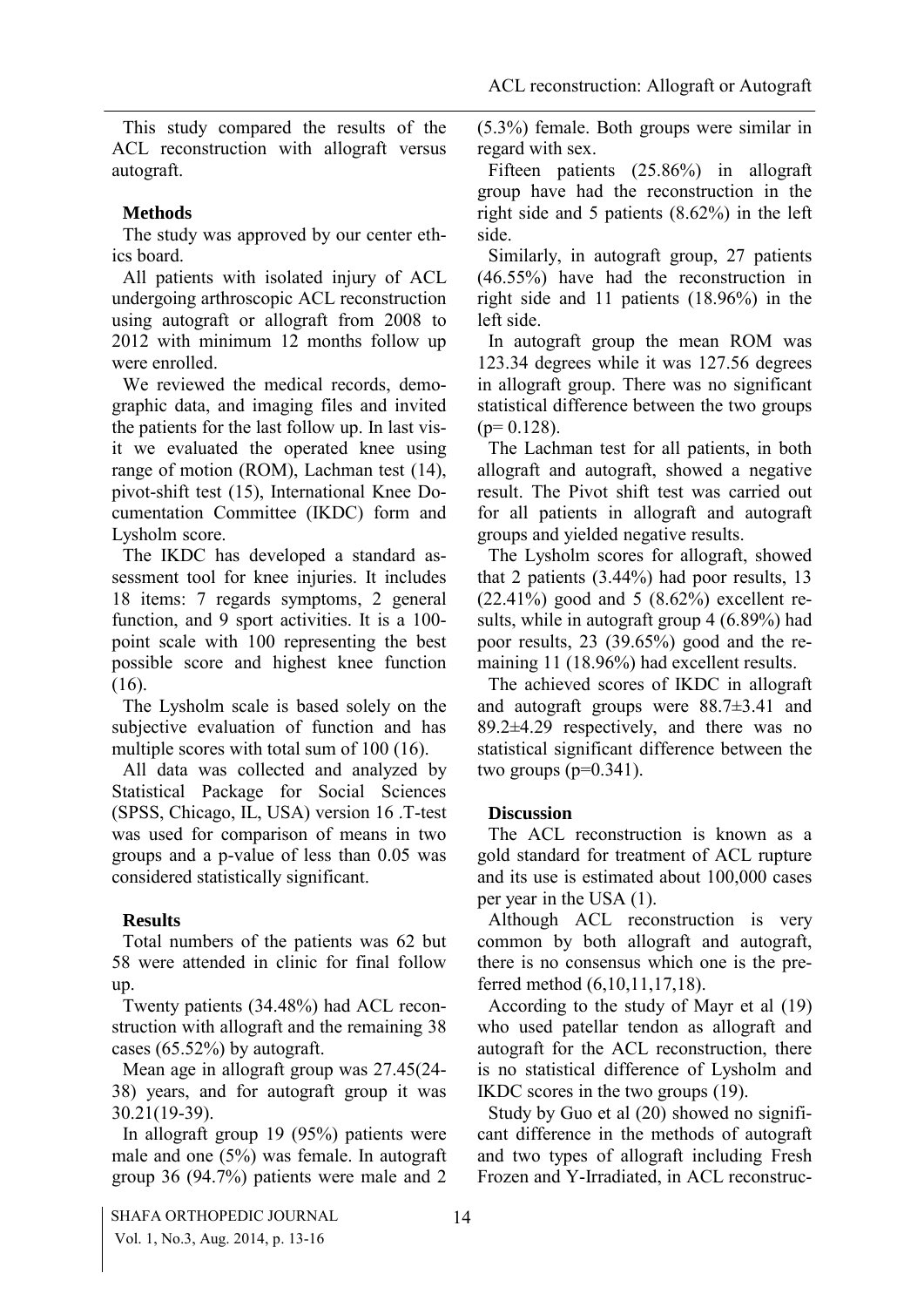tion (three groups), using Lysholm knee scoring system  $(20)$ .

The same results were reported by Barrett et al (12) for both allograft and autograft with patellar tendon in ACL reconstruction in patients older than 40 years using Lysholm scores.

Also in a study by Noh et al (21) Lysholm knee score and IKDC score for patients who had hamstring autograft and free tendon achilles allograft operations were good and excellent, with same results (21).

On the other hand, Mehta et al (22) studied revision rate after ACL reconstruction into two groups of allograft and autograft/ bonepatella tendon-bone and reported higher rate of revision when allograft bone-patella tendon-bone was used for reconstruction (22). Mehta concluded that surgeons should be aware of the higher revision rate with allograft ACL reconstruction when counselling patients on graft options (22).

Poehling et al (23) compared five-year follow-ups of patients undergoing ACL reconstruction with allograft versus autograft (23). Both groups achieved similar longterm outcomes. Their study showed that, the allograft patients reported less pain at 1 and 6 weeks after surgery, better function at 1 week, 3 months, and 1 year, and fewer activity limitations throughout the follow-up period (23).

According to the results of current study, we found no statistically significant difference between the two groups who underwent ACL reconstruction using allograft or autograft in regard to ROM, Lachman and pivot shift tests, Lysholm and IKDC scores. Our findings were in accordance to the results of other studies in the literature (i.e. 20-23).

There were some limitations for our study: it was retrospective and with limited number of patients.

Prospective studies with larger samples are recommended to compare the different aspects of allograft and autograft in ACL reconstruction.

### **Conclusion**

The current study showed no significant difference in the achieved results through utilization of allograft and autograft in ACL reconstruction methods.

### **References**

1. Griffin LY, Agel J, Albohm MJ, Arendt EA, Dick RW, Garrett WE, et al. Noncontact anterior cruciate ligament injuries: risk factors and prevention strategies. J Am Acad Orthop Surg. 2000; 8(3):141- 150.

2. Mark T, Canale T. Campbells operative orthopedics. 12th ed. Philadelphia: Mosby. 2013: 2133-2134.

3. Freedman KB, D'Amato MJ, Nedeff DD, Kaz A, Bach BR. Arthroscopic anterior cruciate ligament reconstruction: a metaanalysis comparing patellar tendon and hamstring tendon autografts. Am J Sports Med. 2003; 31(1):2-11.

4. Shino K, Inoue M, Horibe S, Hamada M, Ono K. Reconstruction of the anterior cruciate ligament using allogeneic tendon. Long-term followup. Am J Sports Med. 1990;18(5):457-65.

5. Shino K, Inoue M, Horibe S, Nagano J, Ono K. Maturation of allograft tendons transplanted into the knee. An arthroscopic and histological study. J Bone Joint Surg[Br]. 1988;70(4):556-560.

6. Saddemi SR, Frogameni AD, Fenton PJ, Hartman J, Hartman W. Comparison of perioperative morbidity of anterior cruciate ligament autografts versus allografts. Arthroscopy. 1993;9(5):519-524.

7. Peterson RK, Shelton WR, Bomboy AL. Allograft versus autograft patellar tendon anterior cruciate ligament reconstruction. Arthroscopy. 2001; 17(1):9-13.

8. Shelton WR, Papendick L, Dukes AD. Autograft versus allograft anterior cruciate ligament reconstruction. Arthroscopy. 1997; 13(4):446-449.

9. Stringham DR, Pelmas CJ, Burks RT, Newman AP, Marcus RL. Comparison of anterior cruciate ligament reconstructions using patellar tendon autograft or allograft. Arthroscopy. 1996;12(4):414- 421.

10. Chechik O, Amar E, Khashan M, Lador R, Eyal G, Gold A. An international survey on anterior cruciate ligament reconstruction practices. Int Orthop. 2013;37(2):201-206.

11. Fu F, Christel P, Miller M, Johnson D. Graft selection for anterior cruciate ligament reconstruction. Instructional Course Lectures. 2008; 58:337-354.

12. Barrett G, Stokes D, White M. Anterior cruciate ligament reconstruction in patients older than 40 years allograft versus autograft patellar tendon. Am J Sports Med.2005;33(10):1505-1512.

13. Vangsness CT, Garcia IA, Mills CR, Kainer MA, Roberts MR, Moore TM. Allograft